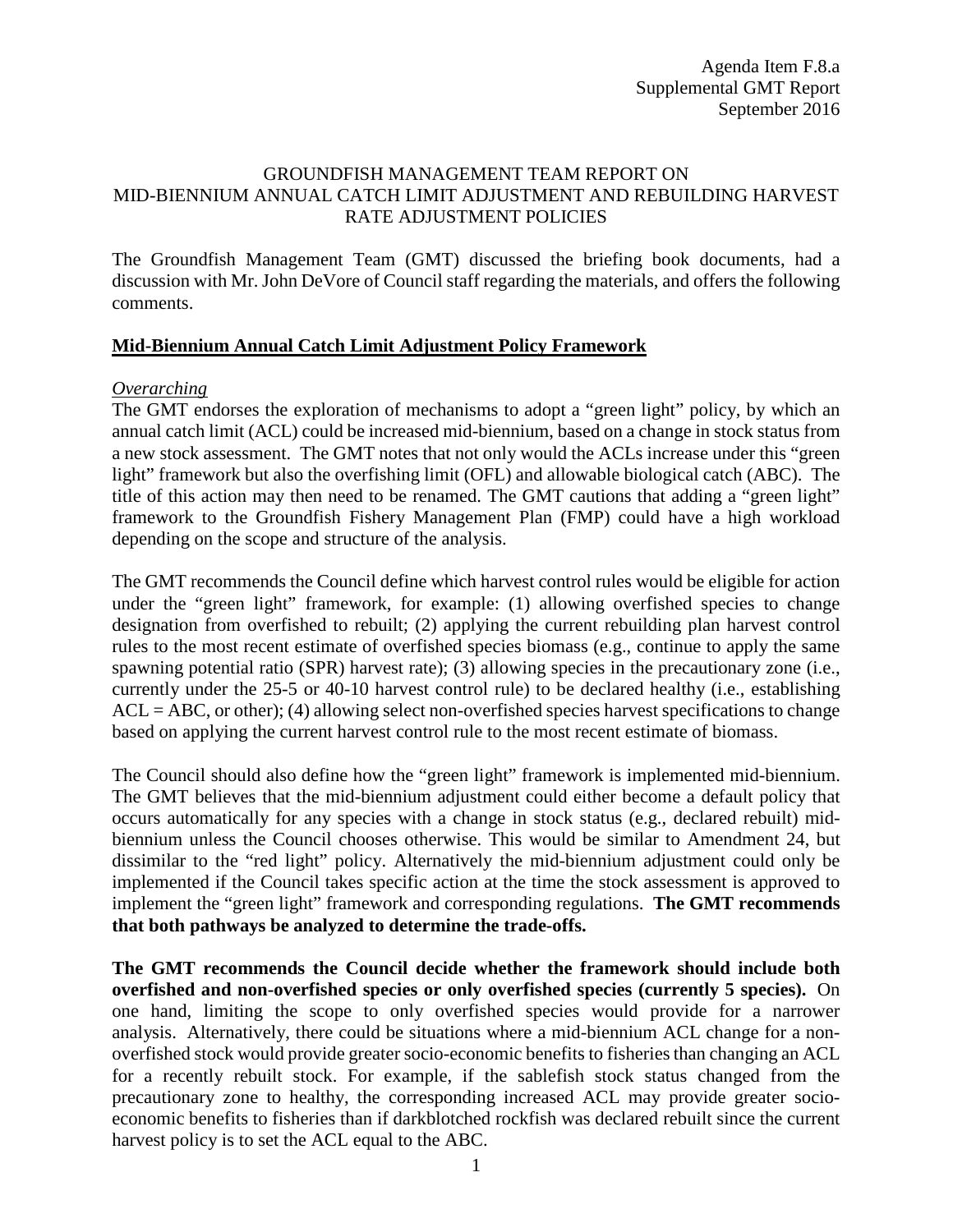**If the Council chooses to apply the "green light" framework to both overfished species and non-overfished species, the GMT recommends the Council limit the number of species that would be eligible for the mid-biennial ACL increase, at least initially.** For example, the Council could limit the number of species by evaluating the current stock assessment projections and whether large ACL increases are anticipated in the near term. While this would be speculative, indicators exist that could be used to hypothesize large ACL gains such as: (1) stocks that show substantial increases in absolute and relative abundance from the graphs shown by Dr. Hastie from the National Marine Fisheries Service (NMFS) Northwest Fisheries Science Center (NWFSC) during the stock assessment prioritization process based on NMFS bottom trawl survey data or, (2) if the last time a stock was assessed less productive priors were used for natural mortality or steepness (i.e. updating to more productive priors would be expected to boost OFLs and ACLs).

The Council could also limit the analysis to those species where the greatest socio-economic benefits would be expected from an ACL increase (e.g., species caught in all sectors, choke species, economically important species, etc.). The GMT also believes there may be merit in starting with a small number of species so that we can evaluate how well the process works before expanding it to all species. The GMT acknowledges the tradeoff of limiting the number of species is that some species may be missed (i.e., unexpected change in stock status) and thus may not be eligible for an increase.

# *How to Analyze the Framework and Environmental Impacts*

The GMT believes that the environmental impact analysis must be completed before the harvest specifications can be increased and management measures adjusted in regulation. The GMT notes there could be efficiencies gained by first summarizing the long-term impacts disclosed in the Tier analysis (e.g., range of harvest specifications, management measures, socio-economics, etc.) and then focusing the additional analysis on those impacts not previously disclosed but expected when the harvest specifications are adjusted mid-biennium (i.e., conduct a gap analysis).

There are two ways to think about the timing of the impacts analysis; (1) the impacts analysis of any possible harvest specifications increase could come in concert with the policy decision that will lay out the "green light" framework; or (2) the impacts analysis could be done subsequent to the "green light" framework being implemented. The GMT discusses these two options below.

It is our understanding that the proposal contained in the briefing book would combine the analysis of the "green light" framework along with the expected environmental impacts associated with implementing the higher harvest specifications. Such an analysis is expected to be overarching, similar to what has been presented in the Tier.

Alternatively, the "green light" framework could be analyzed separately from the environmental impacts of changing the harvest specifications. Furthermore, the number of species could be limited to those anticipated to be assessed mid-biennium. The development of the Prioritization Rankings and Assessment Recommendations for Pacific Coast Groundfish Prioritizing Fish Stock Assessments (e.g., Dr. Hastie's rankings) could provide an indication of the likely stocks for future assessments which could be candidates for a "green light" analysis. The GMT could propose the list of species for Council consideration that would be included in the biennial analysis in support of the possibility of a mid-biennium harvest specification change. Under this scenario, it is more likely that detailed impact analysis within the biennial analysis would be available to support a potential harvest specifications adjustment. The GMT acknowledges, however, that incorporating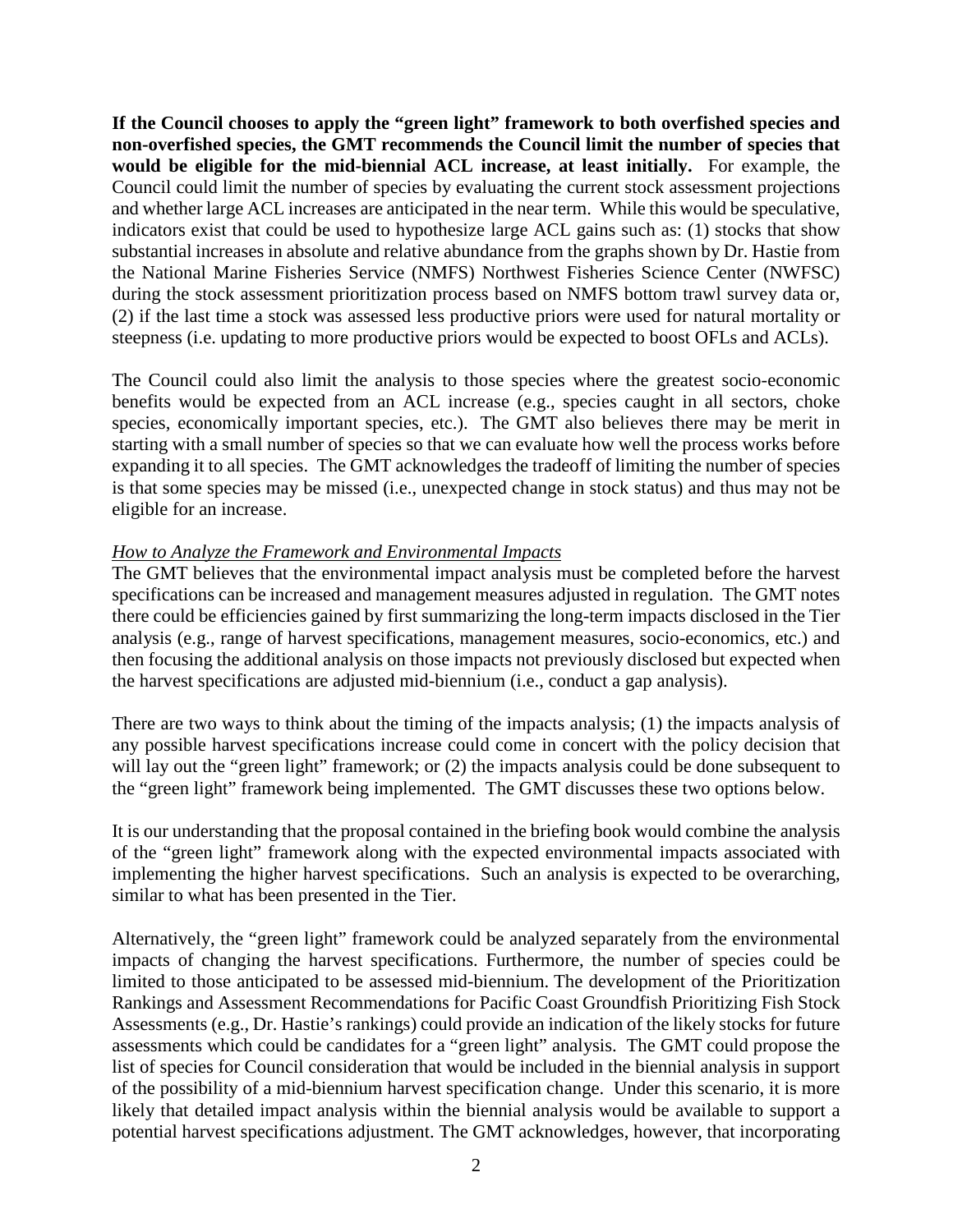additional analysis into the biennial process may be challenging given the historical workload encountered each biennium.

The stock assessment prioritization schedule could also be modified such that the species scheduled for upcoming stock assessments (i.e., those scheduled for assessments mid-biennium) were known earlier, additional analysis could be incorporated within the biennial analysis to support the possibility of a mid-biennium harvest specifications change. That is to say, if the Council could identify the stocks that would be assessed in 2019 by its June 2017 meeting (start of the 2019-2020 analysis), we could anticipate and analyze such adjustments within the biennial analysis. The GMT also acknowledges that this proposal would move the stock assessment prioritization process one year earlier (e.g., from 2018 to 2017) and would allow the Council to consider ACL adjustments for 2020; such changes require coordination with the Fisheries Science Center, Scientific and Statistical Committee (SSC), etc. Changing the timing of the stock assessment prioritization process may also provide additional benefits because it may lead to more effective planning for future stock assessment development (e.g., age reading, catch reconstructions, abundance index development).

# *Conclusion*

If the Council adopts the "green-light" framework, the Council could consider selecting a preliminary list of stocks to be assessed for 2019-2020 by the June 2017 meeting. The GMT and NMFS would then analyze potential higher harvest specifications during the biennial harvest specifications and management measures to expedite the adoption of a "green-light" harvest specification into rule. The GMT believes that the best potential path for selecting potential "green-light" stocks would be based on two main criteria: (1) would an ACL increase be beneficial (regardless of stock status) and (2) if we expect a large ACL increase to occur.

### **Rebuilding Harvest Rate Adjustment Policy**

The GMT reviewed the report [Agenda Item F.8, Attachment 1](http://www.pcouncil.org/wp-content/uploads/2016/08/F8_Att1_4010RebuildingRuleAlt_final_SEPT2016BB.pdf) submitted by Ms. Chantel Wetzel and Dr. Owen Hamel, NMFS NWFSC, which described simulated rebuilding strategies for Pacific ocean perch and yelloweye rockfish. The simulations compared rebuilding times between the status quo policy and a hybrid policy (as proposed by the Groundfish Advisory Subpanel (GAP) in June 2016, [Agenda Item G.6.a, Supplemental GAP Report\)](http://www.pcouncil.org/wp-content/uploads/2016/06/G6a_Sup_GAP_Rpt_Omnibus_JUN2016BB.pdf) that used a 40-10 harvest control rule when spawning biomass of species was projected to increase above the minimum stock size threshold (MSST).

Under the hybrid rebuilding plan, the time to rebuild was extended by 79 years for Pacific ocean perch and 98 years for yelloweye rockfish. For these two species, the hybrid rebuilding strategy does not appear to meet the standard for rebuilding a stock within an appropriate timeframe established in the Magnuson-Stevens Act (MSA) regulations nor the National Standard (NS) Guidelines. However, the GMT notes that this type of policy (rebuilding plan based on the 25-5 harvest control rule) was successfully used to rebuild petrale sole. Because of the species specific differences in the success of this harvest control rule **the GMT cannot endorse the harvest rate adjustment policy as the default rebuilding policy for all stocks.**

**The GMT continues to recommend that alternative strategies to rebuild stocks, consistent with the MSA and NS guidelines, be explored using tools such as management strategy evaluations tong maximum benefit to communities.**